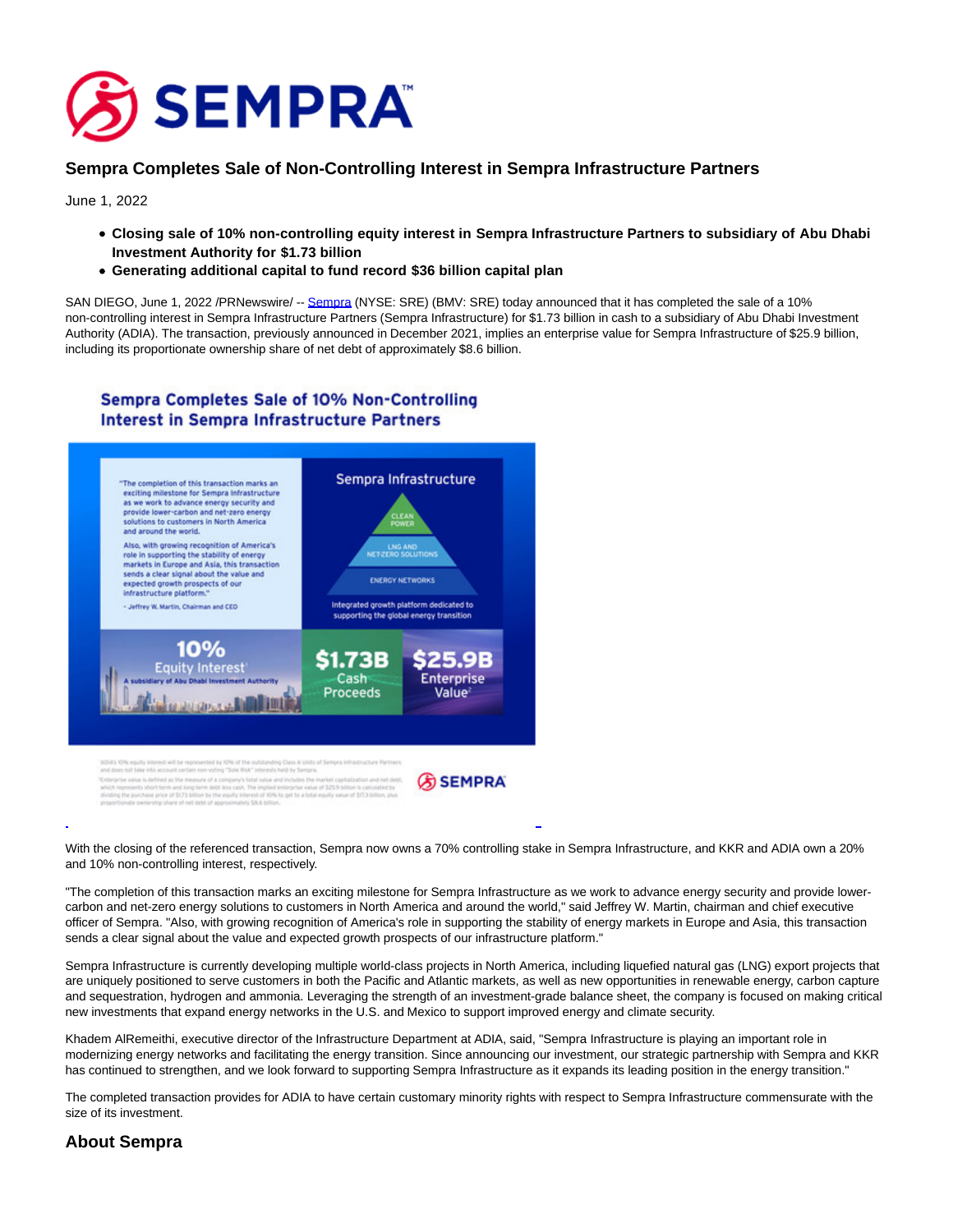Sempra's mission is to be North America's premier energy infrastructure company. The Sempra family of companies have 20,000 talented employees who deliver energy with purpose to nearly 40 million consumers. With more than \$72 billion in total assets at the end of 2021, the San Diego-based company is the owner of one of the largest energy networks in North America helping some of the world's leading economies move to cleaner sources of energy. The company is helping to advance the global energy transition through electrification and decarbonization in the markets it serves, including California, Texas, Mexico and the LNG export market. Sempra is consistently recognized as a leader in sustainable business practices and for its long-standing commitment to building a high-performing culture focused on safety, workforce development and training, and diversity and inclusion. Sempra is the only North American utility sector company included on the Dow Jones Sustainability World Index and was also named one of the "World's Most Admired Companies" for 2022 by Fortune Magazine. For additional information about Sempra, please visit Sempra's website at [sempra.com a](https://c212.net/c/link/?t=0&l=en&o=3554663-1&h=671126137&u=http%3A%2F%2Fwww.sempra.com%2F&a=sempra.com)nd on Twitter [@Sempra.](https://c212.net/c/link/?t=0&l=en&o=3554663-1&h=1112125952&u=http%3A%2F%2Fwww.twitter.com%2Fsempra&a=%40Sempra)

This press release contains statements that constitute forward-looking statements within the meaning of the Private Securities Litigation Reform Act of 1995. Forward-looking statements are based on assumptions with respect to the future, involve risks and uncertainties, and are not guarantees. Future results may differ materially from those expressed in any forward-looking statements. These forward-looking statements represent our estimates and assumptions only as of the date of this press release. We assume no obligation to update or revise any forward-looking statement as a result of new information, future events or other factors.

In this press release, forward-looking statements can be identified by words such as "believes," "expects," "intends," "anticipates," "plans," "estimates," "projects," "forecasts," "should," "could," "would," "will," "confident," "may," "can," "potential," "possible," "proposed," "in process," "under construction," "in development," "opportunity," "target," "outlook," "maintain," "continue," "goal," "aim," "commit," or similar expressions, or when we discuss our guidance, priorities, strategy, goals, vision, mission, opportunities, projections, intentions or expectations.

Factors, among others, that could cause actual results and events to differ materially from those described in any forward-looking statements include risks and uncertainties relating to: California wildfires, including the risks that we may be found liable for damages regardless of fault and that we may not be able to recover all or a substantial portion of costs from insurance, the wildfire fund established by California Assembly Bill 1054, in rates from customers or a combination thereof; decisions, investigations, regulations, issuances or revocations of permits and other authorizations, renewals of franchises, and other actions by (i) the California Public Utilities Commission (CPUC), Comisión Reguladora de Energía, U.S. Department of Energy, U.S. Federal Energy Regulatory Commission, Public Utility Commission of Texas, and other regulatory and governmental bodies and (ii) states, counties, cities and other jurisdictions in the U.S., Mexico and other countries in which we do business; the success of business development efforts, construction projects and acquisitions and divestitures, including risks in (i) the ability to make a final investment decision, (ii) completing construction projects or other transactions on schedule and budget, (iii) the ability to realize anticipated benefits from any of these efforts if completed, and (iv) obtaining the consent or approval of partners or other third parties, including governmental entities and regulatory bodies; the resolution of civil and criminal litigation, regulatory inquiries, investigations and proceedings, arbitrations, and property disputes, including those related to the natural gas leak at Southern California Gas Company's (SoCalGas) Aliso Canyon natural gas storage facility; changes to laws, including changes to certain of Mexico's laws and rules that impact energy supplier permitting, energy contract rates, the electricity industry generally and the ability to import, export, transport and store hydrocarbons; cybersecurity threats, including by state and state-sponsored actors, to the energy grid, storage and pipeline infrastructure, information and systems used to operate our businesses, and confidentiality of our proprietary information and personal information of our customers and employees, including ransomware attacks on our systems and the systems of third-party vendors and other parties with which we conduct business, all of which have become more pronounced due to recent geopolitical events and other uncertainties, such as the war in Ukraine; failure of foreign governments and state-owned entities to honor their contracts and commitments; actions by credit rating agencies to downgrade our credit ratings or to place those ratings on negative outlook and our ability to borrow on favorable terms and meet our debt service obligations; the impact of energy and climate policies, legislation, rulemaking and disclosures, as well as related goals set and actions taken by companies in our industry, including actions to reduce or eliminate reliance on natural gas generally and any deterioration of or increased uncertainty in the political or regulatory environment for California natural gas distribution companies and the risk of nonrecovery for stranded assets; the pace of the development and adoption of new technologies in the energy sector, including those designed to support governmental and private party energy and climate goals, and our ability to timely and economically incorporate them into our business; weather, natural disasters, pandemics, accidents, equipment failures, explosions, acts of terrorism, information system outages or other events that disrupt our operations, damage our facilities and systems, cause the release of harmful materials, cause fires or subject us to liability for property damage or personal injuries, fines and penalties, some of which may not be covered by insurance, may be disputed by insurers or may otherwise not be recoverable through regulatory mechanisms or may impact our ability to obtain satisfactory levels of affordable insurance; the availability of electric power and natural gas and natural gas storage capacity, including disruptions caused by failures in the transmission grid or limitations on the withdrawal of natural gas from storage facilities; the impact of the COVID-19 pandemic, including potential vaccination mandates, on capital projects, regulatory approvals and the execution of our operations; the impact at San Diego Gas & Electric Company (SDG&E) on competitive customer rates and reliability due to the growth in distributed and local power generation, including from departing retail load resulting from customers transferring to Community Choice Aggregation and Direct Access, and the risk of nonrecovery for stranded assets and contractual obligations; Oncor Electric Delivery Company LLC's (Oncor) ability to eliminate or reduce its quarterly dividends due to regulatory and governance requirements and commitments, including by actions of Oncor's independent directors or a minority member director; volatility in foreign currency exchange, inflation and interest rates and commodity prices, including inflationary pressures in the U.S., and our ability to effectively hedge these risks and with respect to inflation and interest rates, the impact on SDG&E's and SoCalGas' cost of capital and the affordability of customer rates; changes in tax and trade policies, laws and regulations, including tariffs, revisions to international trade agreements and sanctions, such as those that have been imposed and that may be imposed in the future in connection with the war in Ukraine, which may increase our costs, reduce our competitiveness, impact our ability to do business with certain current or potential counterparties, or impair our ability to resolve trade disputes; and other uncertainties, some of which may be difficult to predict and are beyond our control.

These risks and uncertainties are further discussed in the reports that Sempra has filed with the U.S. Securities and Exchange Commission (SEC). These reports are available through the EDGAR system free-of-charge on the SEC's website, [www.sec.gov,](http://www.sec.gov/) and on Sempra's website, [www.sempra.com.](http://www.sempra.com/) Investors should not rely unduly on any forward-looking statements.

Sempra Infrastructure, Sempra Texas, Sempra Texas Utilities, Oncor and Infraestructura Energética Nova, S.A.P.I. de C.V. (IEnova) are not the same companies as the California utilities, SDG&E or SoCalGas, and Sempra Infrastructure, Sempra Texas, Sempra Texas Utilities, Oncor and IEnova are not regulated by the CPUC.